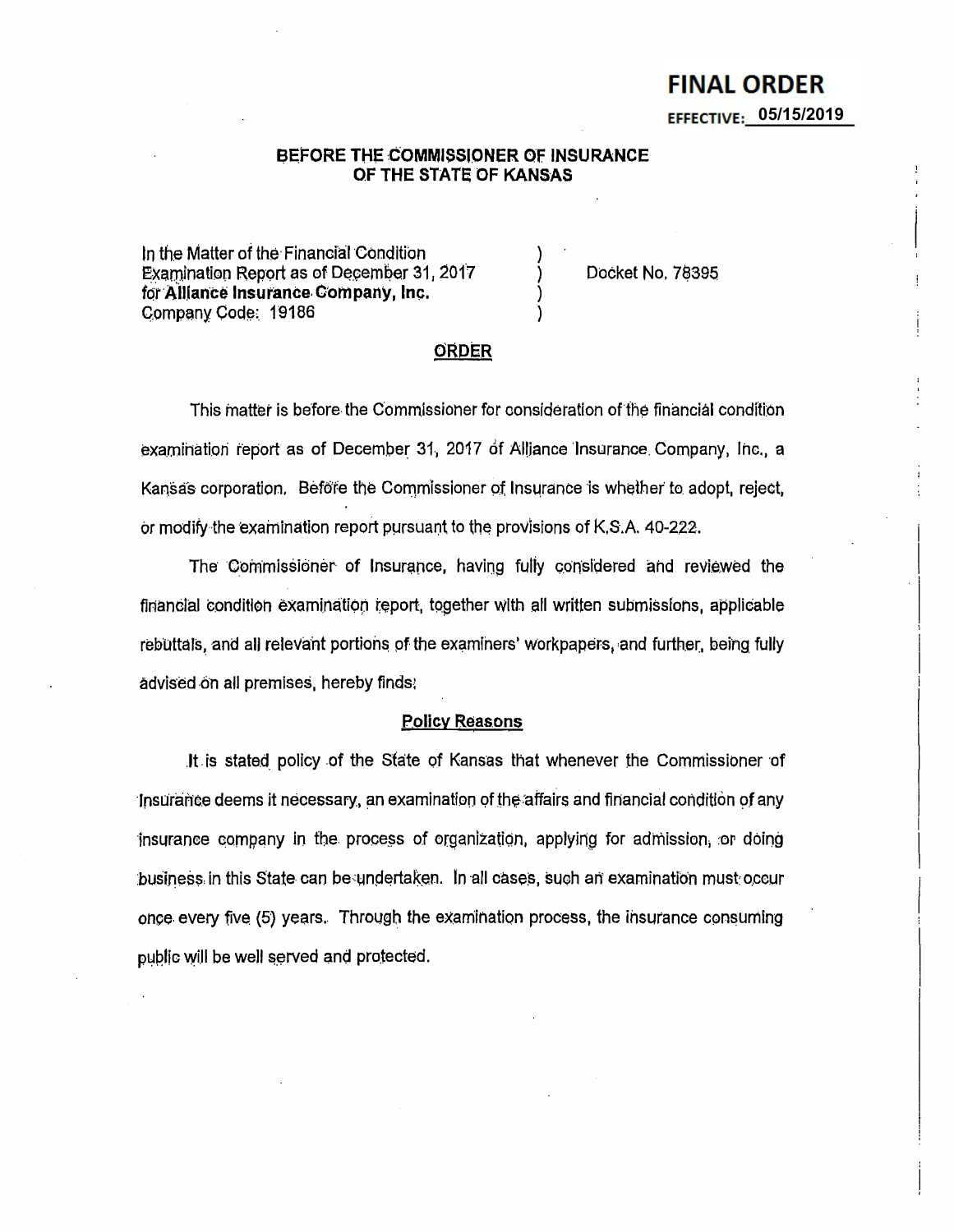## **Findings of Fact**

 $1.$ The Commissioner has jurisdiction over this matter pursuant to K.S.A. 40- $222.$ 

 $\overline{2}$ . An examination of Alliance Insurance Company, Inc. was undertaken by the Kansas Insurance Department and was completed on March 1, 2019.

 $3<sub>1</sub>$ The examiner-in-charge tendered and filed with the Kansas Insurance Department a verified written report of the examination within thirty (30) days following completion of the examination. The verified report was filed on March 1, 2019.

 $\mathbf{A}_{\cdot}$ Following receipt of the verified report, the Kansas Insurance Department transmitted the report to Alliance Insurance Company, Inc. on April 18, 2019, with a duly executed notice advising the company of its opportunity to prepare and submit to the Kansas Insurance Department a written submission or rebuttal with respect to any and all matters contained in the report. Alliance Insurance Company, Inc. was further advised that any written submission or rebuttal needed to be filed with the Kansas Insurance Department no later than thirty (30) days after receipt of the verified report.

Alliance Insurance Company, Inc. filed a written acceptance of the verified  $.5.$ report on April 30, 2019.

6. Based upon the written submission tendered by Alliance Insurance Company, Inc., the company took no exceptions to matters contained in the verified report.

7. Within thirty (30) days of the end of the time period allowed for written submission or rebuttal, the Commissioner of Insurance fully reviewed the report, together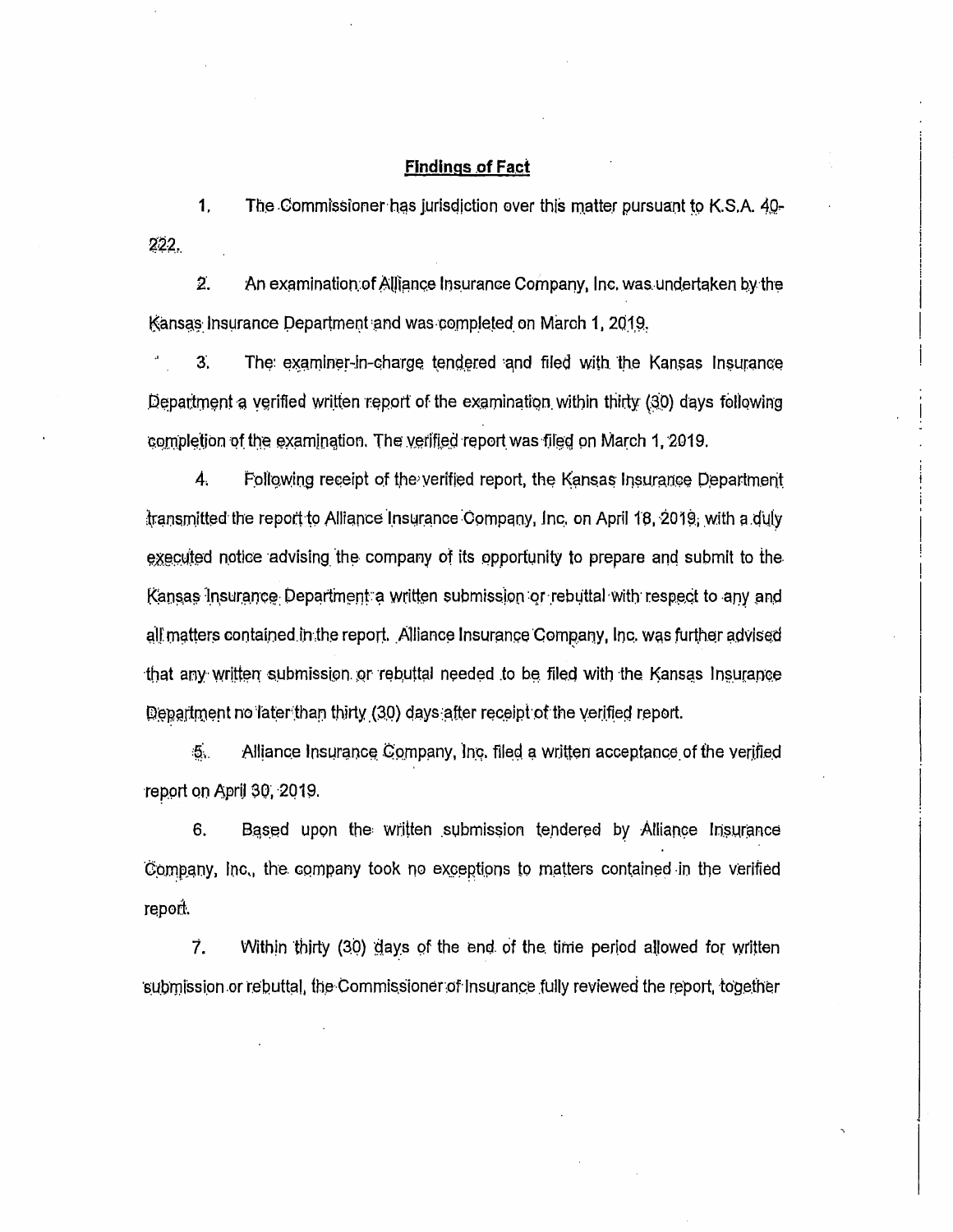with all written submissions and rebuttals provided by Alliance Insurance Company, Inc.

The Commissioner of Insurance further reviewed all relevant workpapers.

8. No other written submissions or rebuttals were submitted by Alliance

Insurance Company, Inc.

## **Conclusion of Law**

9. K.S.A. 40-222(k)(2) provides:

> "Within 30 days of the end of the period allowed for the receipt of written submissions or rebuttals, the commissioner shall fully consider and review the report, together with any written submissions or rebuttals and any relevant portions of the examiners workpapers and enter an order:

- (A) Adopting the examination report as filed or with modification or corrections. If the examination report reveals that the company is operating in violation of any law, regulation or prior order of the commissioner, the commissioner may order the company to take any action the commissioner considers necessary and appropriate to cure such violations; or
- (B) rejecting the examination report with directions to the examiners to reopen the examination for purposes of obtaining additional data, documentation or information, and refiling pursuant to subsection (k); or
- (C) call and conduct a fact-finding hearing in accordance with K.S.A. 40-281 and amendments thereto for purposes of obtaining additional documentation, data, information and testimony."
- 10. Based upon the Findings of Fact enumerated in paragraphs #1 through #8

above, the financial condition examination report as of December 31, 2017 of Alliance

Insurance Company, Inc. should be adopted.

11. Alliance Insurance Company, Inc. hereby waives any and all rights to further

administrative adjudication or review of this matter, including any and all rights conferred

upon it under K.S.A. 40-222; K.S.A. 77-501, et seq; and K.S.A. 77-601, et seq.

This Order constitutes the Final Order in this matter.  $12<sub>1</sub>$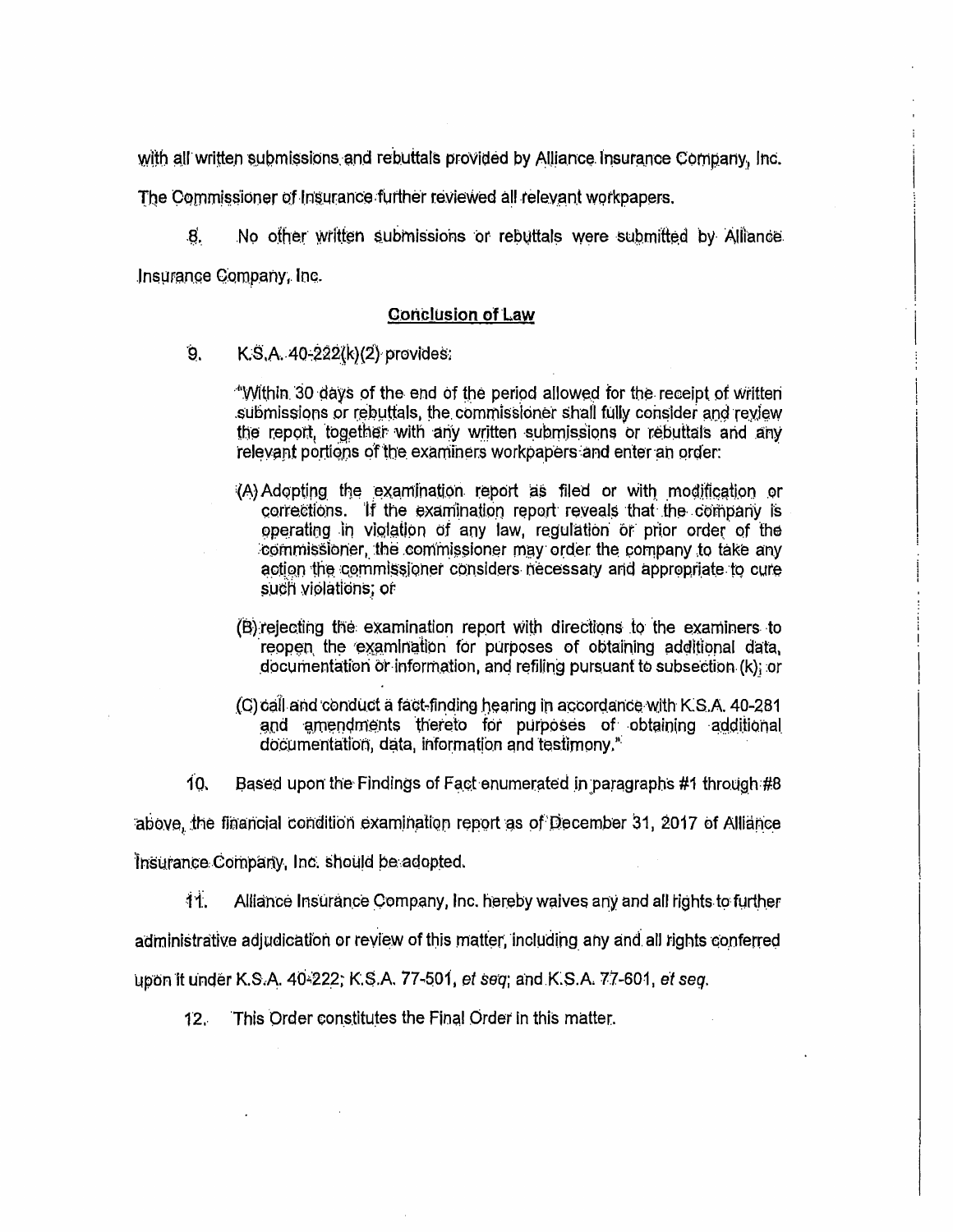IT IS THEREFORE, BY THE COMMISSIONER OF INSURANCE, ORDERED THAT:

4. The financial condition examination report as of December 31, 2017 of the Alliance Insurance Company, Inc., is adopted.

The Commissioner of Insurance retains jurisdiction over this matter to issue  $2.$ any and all further Orders deemed appropriate or to take such further action necessary to dispose of this matter.

З. Within 30 days of the issuance of the adopted report, the company shall file affidavits executed by each of its directors stating under oath that they have received a copy of the adopted report and related orders.

 $A_{y}$ The Commissioner of Insurance shall hold the content of the examination report as private and confidential information for a period of 30 days. Thereafter, the commissioner may open the report for public inspection so long as no court of competent jurisdiction has stayed its publication.

May IT IS SO ORDERED THIS  $15$  DAY OF 2019 IN THE CITY OF TOPEKA, COUNTY OF SHAWNEE, STATE OF KANSAS.



Schmidt Commissioner of Insurance

Justin McFarland Géneral Counsel, Kansas Insurance Dept,

Alliance Insurance Company, Inc. B¥⊹ **Brian Lopata** President